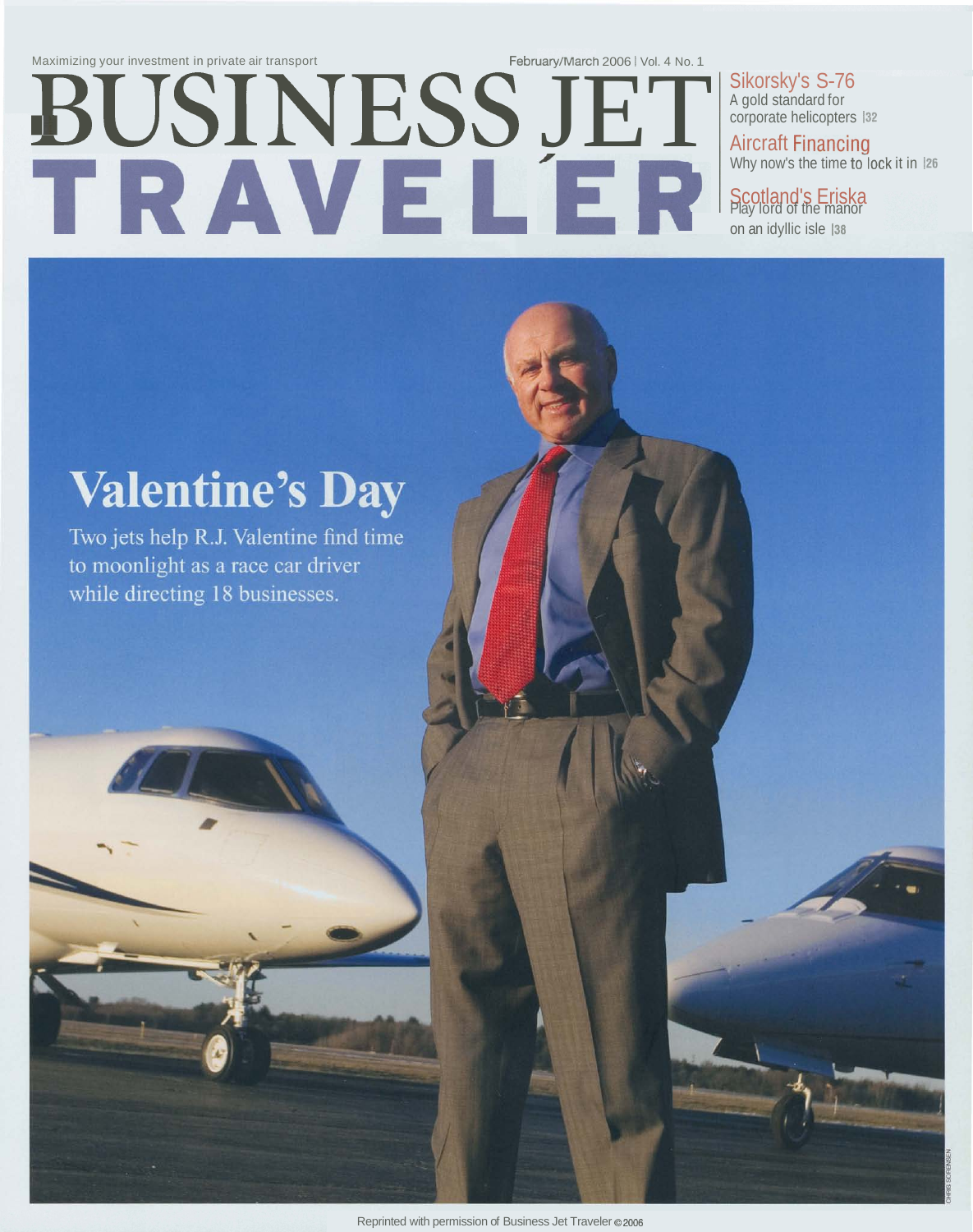## Center Stage

Fis

**POLEKEE** 

**TAPOWE** 

**BB** 

 $\mathbb{R}$ 

Castro

 $\frac{1}{2}$ 

Castrol

 $\overline{P}$ TE

R.J. Valer

M

 $\epsilon'$ 

The Let Gray

¢F3

**B**NTERTASK

AIR

"In life, there are three things you can't get enough ofmoney, sex and horsepower."

Castrol